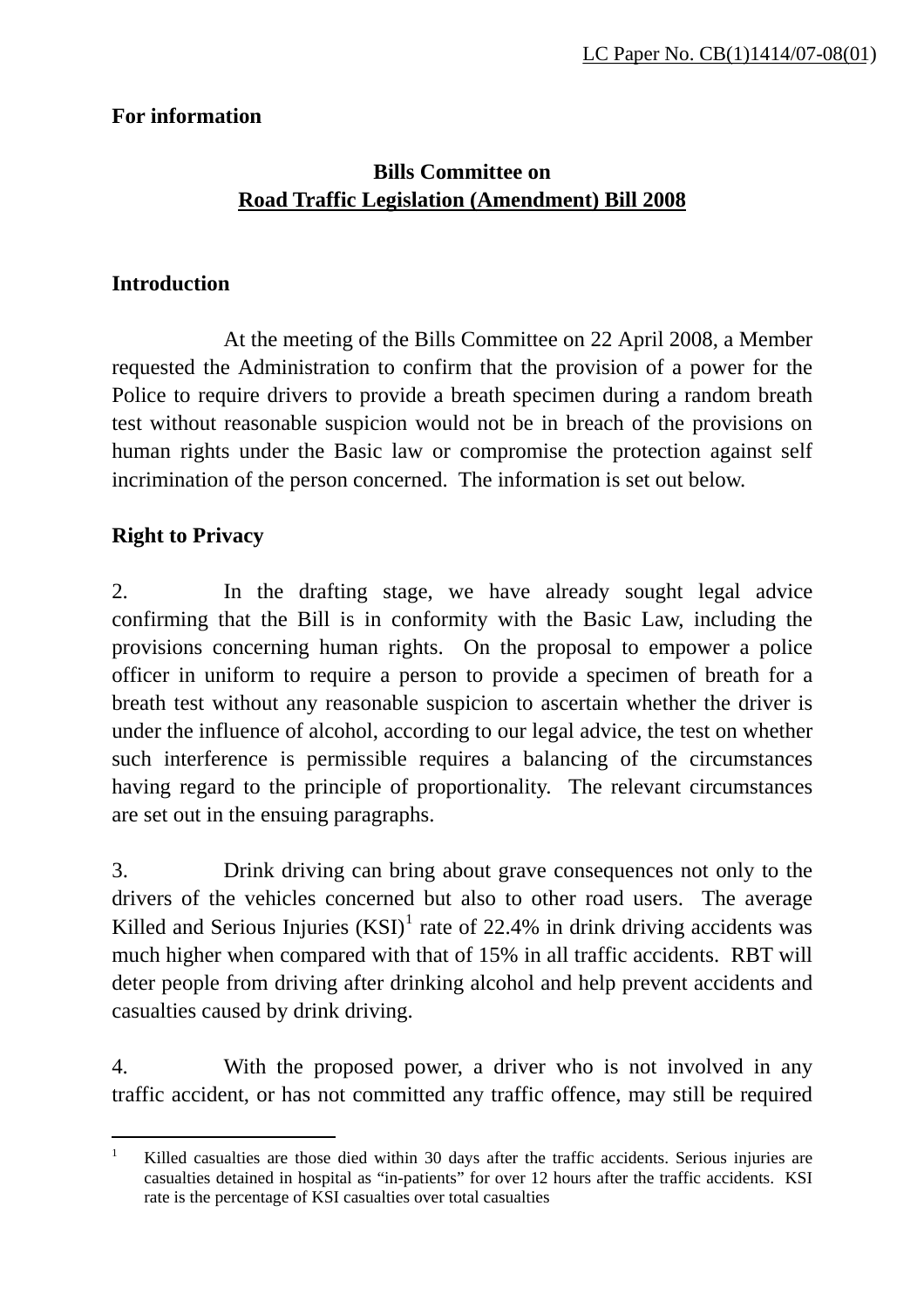to take breath tests, be prosecuted and convicted of drink driving if he is found to have alcohol concentration in his body above the legal limit when driving. This would be a strong deterrent against drink driving, and would discourage drivers who would otherwise have taken a chance from driving after drinking.

5. Overseas experiences have shown that RBT is effective in reducing drink driving accidents. It was found that there was 13% to 36% reduction in alcohol related traffic fatalities  $2$ . RBT is currently practiced in a number of overseas countries and cities, including New Zealand, Australia, France, Belgium, Sweden, the Netherlands etc.

6. Indeed, the proposal is a response to the views of the community. In order to reduce drink driving accidents, and in recognition of the fact that RBT is an effective deterrent against drink driving and that it is adopted in some overseas countries, legislators have repeatedly asked the Administration to raise penalties on drink driving offences, and to provide a power for the Police to require drivers to conduct screening breath tests at random<sup>[3](#page-1-1)</sup>.

7. In addition, the proposed breath test under the RBT operations will be brief and non-intrusive. In order to speed up the RBT checking process and avoid undue delay or inconvenience to motorists, the Police are actively examining the introduction of quick and simple hand-held pre-screening device, which will take as short as 10 seconds to complete a breath test for the purpose of RBT. Besides, as proposed in the Bill, if the driver has provided a specimen of breath to be tested by an approved pre-screening device, and the test does not indicate that he/she has any alcohol in his/her body, he will not be required to conduct the screening breath test.

8. In the light of the above circumstances, the proposed measure is considered reasonable, non-arbitrary and is proportionate for the protection of public safety. It is not an impermissible interference with the right to privacy protected by the Basic Law and the Hong Kong Bill of Rights.

l

<span id="page-1-0"></span><sup>&</sup>lt;sup>2</sup> Source : Ross HL, McCleary R, Epperlein T, Deterrence of drinking and driving in France: an evaluation of the law of July 12, 1978. Law Soc Rev 1981; and Homel R, Carseldine D, Kearns I. Drink-driving counter measures in Australia,1988.

<span id="page-1-1"></span><sup>&</sup>lt;sup>3</sup> The proposed RBT was discussed in the Panel on Transport of the Legislative Council at its meetings on 23 June 2006 and 15 December 2006; as well as in the Legislative Council sitting on 14 June 2006.